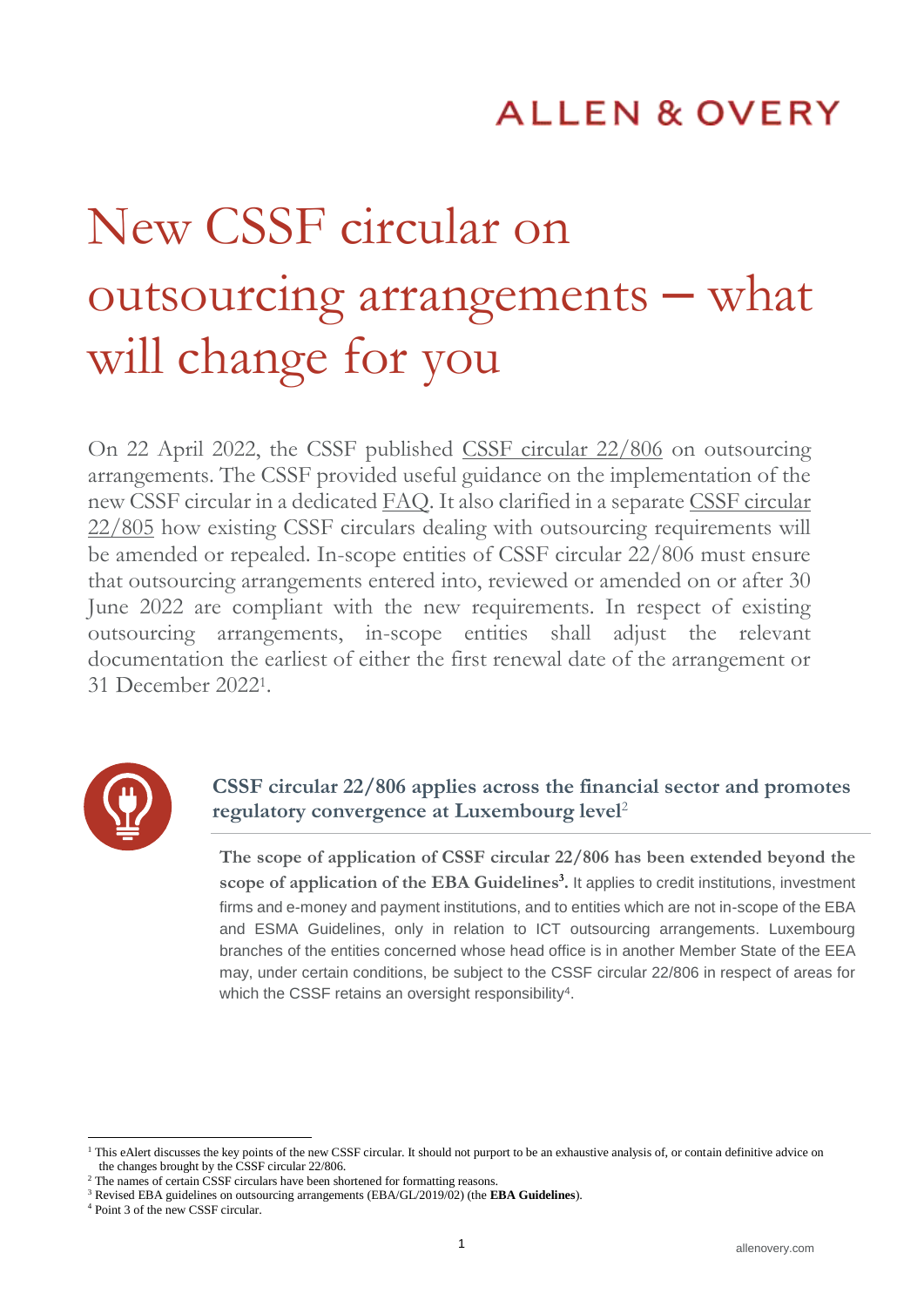# In-scope entities



**CSSF circular 22/806 consolidates all outsourcing requirements previously disseminated in various CSSF circulars.** Existing CSSF circulars will therefore be amended or repealed accordingly.

#### Impact on existing CSSF circulars

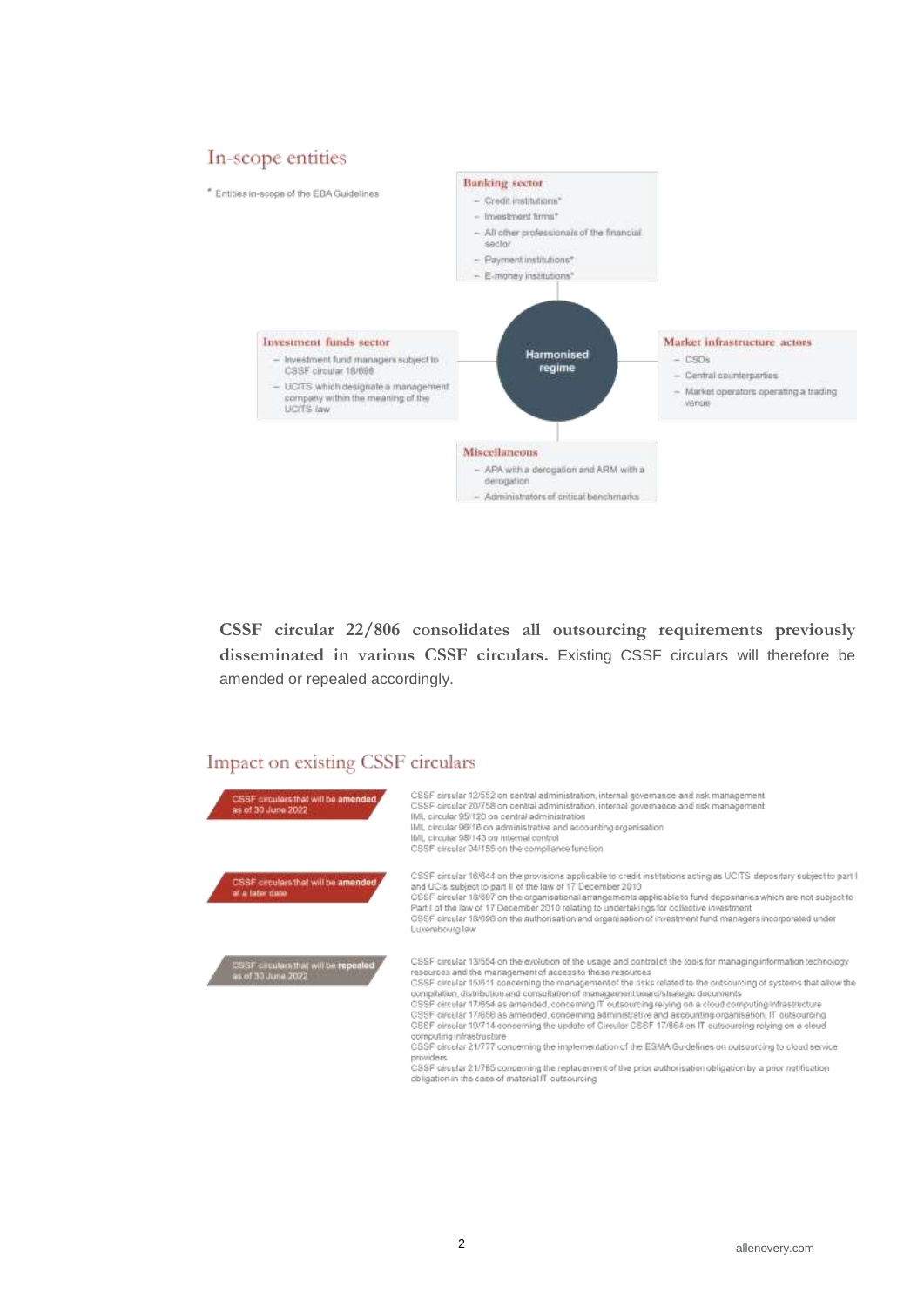

-

# **CSSF circular 22/806 implements the requirements of the EBA and ESMA guidelines on outsourcing arrangements**<sup>5</sup>

**The EBA guidelines generally set out operational, contractual requirements and oversight requirements** applicable to in-scope entities. The requirements may vary depending on whether an outsourcing arrangement relates to a critical or important function or other functions<sup>6</sup>. They may be summarized as follows:

#### Outsourcing process



# Corresponding contractual arrangements



<sup>5</sup> EBA Guidelines and ESMA guidelines on outsourcing to cloud service providers (ESMA50-164-4285) previously implemented by the CSSF circular 21/777 amending the CSSF circular 17/654

<sup>&</sup>lt;sup>6</sup> The new CSSF circular now refers to the concept of outsourcing of critical or important functions (instead of "material outsourcing"), in line with the MiFID II terminology.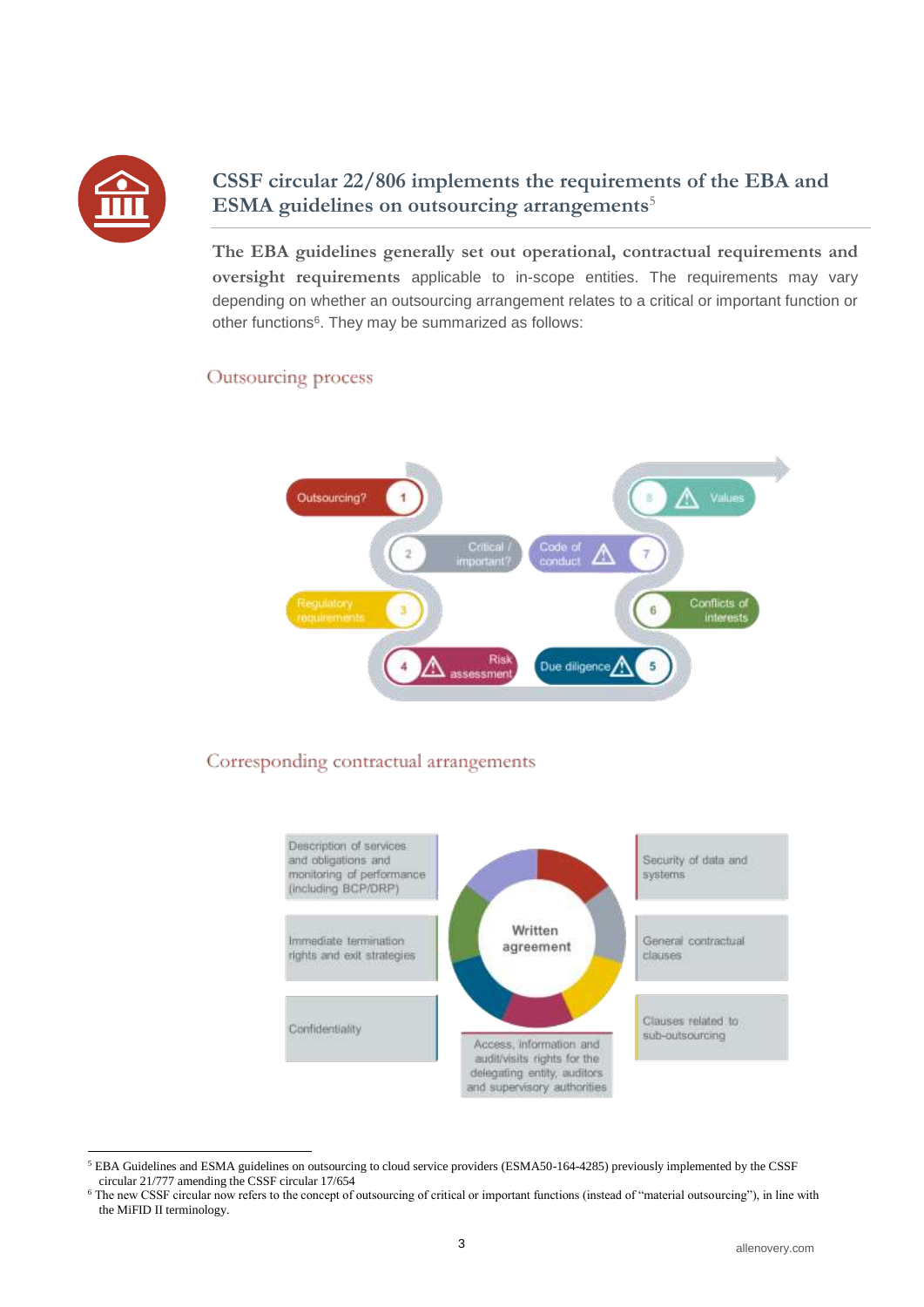**The ESMA guidelines set out specific rules for outsourcing to cloud service providers.** These requirements are reflected in Part II of CSSF circular 22/806 dedicated to ICT outsourcing arrangements (a distinction is however made in this Part II between the requirements applicable to ICT outsourcing arrangements relying on a cloud computing infrastructure and other types of ICT outsourcing arrangements).



1

### **CSSF circular 22/806 sets out specific Luxembourg requirements in respect of outsourcing arrangements**

**CSSF circular 22/806 formalises a change of approach in the CSSF supervisory approach.** The prior approval requirement is replaced by a prior notification requirement for outsourcing arrangements relating to critical or important functions in line with the approach taken in respect of IT outsourcing arrangements in CSSF circular 21/7857.

#### Formalities with the CSSF – timeline



Notifications shall be made by using standard CSSF forms where available. In the absence of feedback from the CSSF within the applicable time period, the in-scope entity can implement the outsourcing arrangement (however, this shall not constitute an implicit approval and the CSSF will still have the possibility to control compliance of such arrangement with applicable requirements at a later stage)<sup>8</sup>.

<sup>&</sup>lt;sup>7</sup> The prior notification approach applies with immediate effect for ICT outsourcing arrangements pursuant to point 7 of CSSF circular 22/805. By derogation, support PFS and their branches will, under certain circumstances, still need to get prior approval.

<sup>8</sup> The notification process applies to (a) planned, new critical or important outsourcing arrangements, (b) material changes to existing critical or important outsourcing arrangements and (c) changes to outsourcing arrangements that lead to an outsourced function becoming critical or important. In the cases (b) and (c), the notification shall be done without undue delay i.e. as early as possible before the planned implementation date and at least three (3) months or one (1) month before this date, where possible. Material changes and/or severe events regarding existing outsourcing arrangements that could have a material impact on the continuing provision of the business activities shall also be notified with no delay.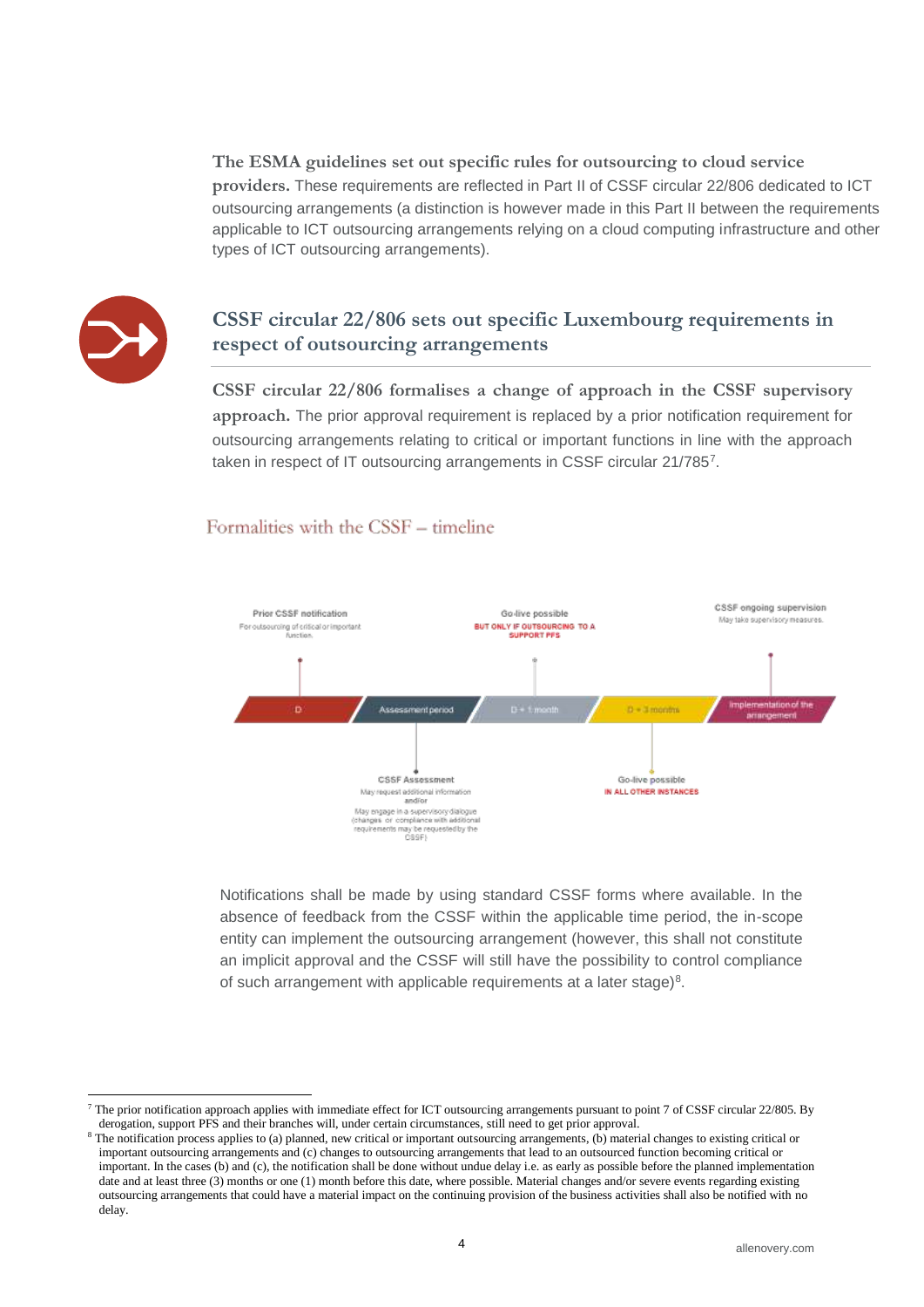# **CSSF circular 22/806 formalises a series of CSSF supervisory expectations**

**in respect of in-scope entities** in terms of the:

- applicability of the proportionality principle and the requirement to document the proportionality analysis;
- enhancement of the internal control framework and procedures to integrate the additional risks to which they may be exposed due to outsourcing arrangements;
- appropriate oversight of outsourcing arrangements (including in particular in terms of quality of internal control, adequacy of resources and in a group context) and the ultimate responsibility of the management body in that respect;
- compliance with professional secrecy and data protection requirements (including the obligations to designate a relationship manager for each outsourced activity that will manage access to confidential data and to comply with the "need to know" and "least privilege" principles);
- compliance with legal and regulatory requirements on central administration;
- specific requirements where outsourcing arrangements relate to internal control functions or the financial and accounting function;
- specific requirements in case of outsourcing of support PFS activities;
- independence of the service providers from the statutory auditors of the in-scope entity;
- prohibition to include in an outsourcing arrangement any termination clause in case of bankruptcy, controlled management, suspension if payments, compositions and arrangements with creditors aimed at preventing bankruptcy and other similar proceedings affecting the in-scope entity.

Such expectations shall also be observed in case of sub-outsourcing.